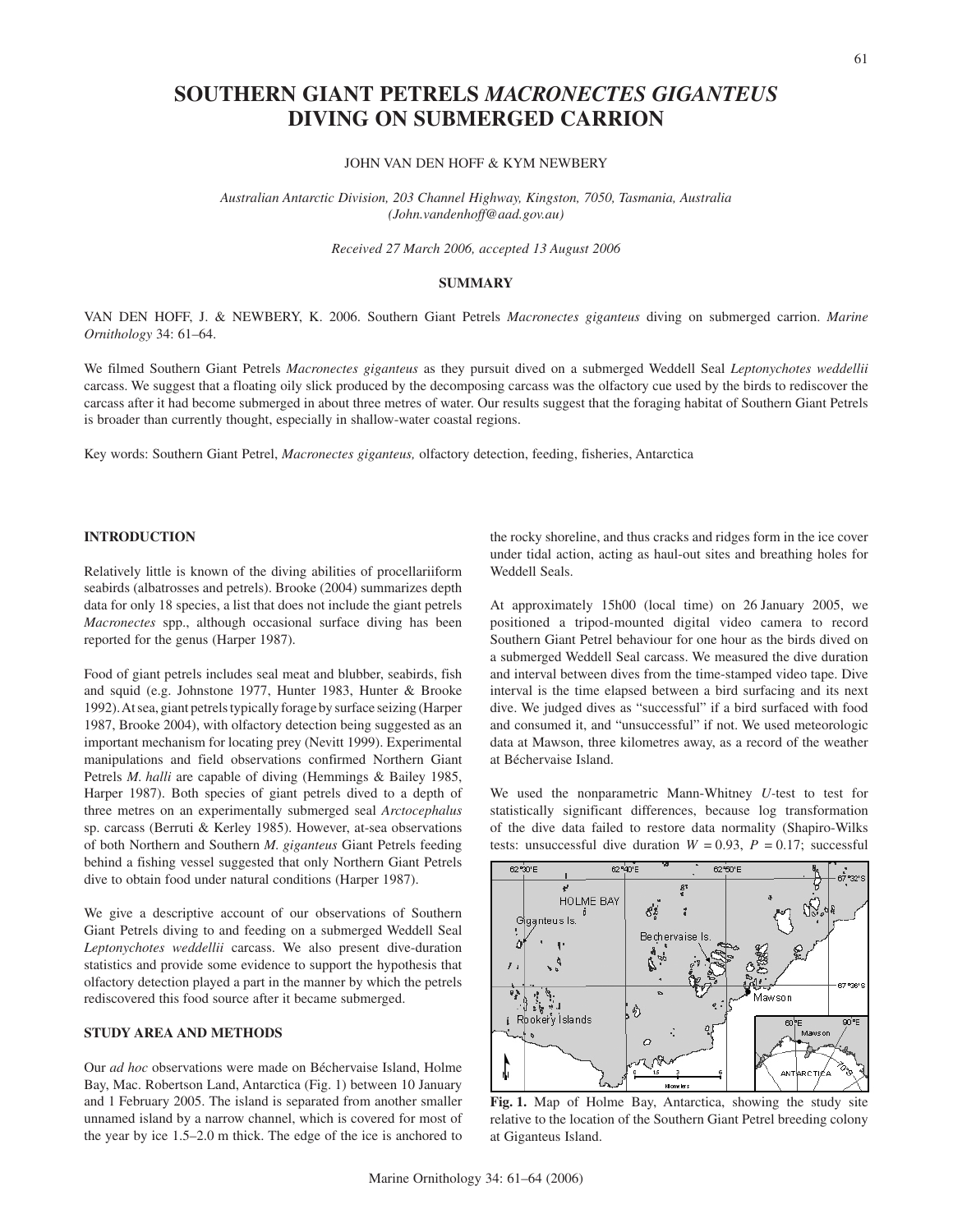dive duration  $W = 0.87$ ,  $P < 0.01$ ). We report means plus or minus standard deviation. We used Statistica Version 7 (Statsoft 2005) to perform all statistical analyses.

## **RESULTS**

#### **General observations and chronology of events**

On 10 January 2005 we saw 80 Southern Giant Petrels either grooming, resting or feeding upon a Weddell Seal lying dead upon the ice at a tide crack in the channel between Béchervaise Island and the unnamed island. The seal's head had been crushed—presumably because of a shift in the sea ice as the seal attempted to breathe or haul out at the tide crack. No other birds accompanied the Southern Giant Petrels, despite breeding by South Polar Skuas *Catharacta maccormicki,* Wilson's Storm-Petrels *Oceanites oceanicus* and Snow Petrels *Pagodroma nivea* on Béchervaise Island at the time of this study. Antarctic *Thalassoica antarctica* and Pintado or Cape *Daption capense* Petrels also breed 15 km from Béchervaise Island at the Rookery Islands (Fig. 1). Southern Giant Petrel numbers remained relatively constant between 70 and 80 individuals for the next six days.

For a 33-hour period between 15 and 16 January, a relatively persistent 20-knot wind originating from the Antarctic continental ice plateau blew along the channel (Fig. 2). During this period, the seal carcass slipped from the ice into about three metres of water and disappeared beneath ice floes covering the channel. Southern Giant Petrel numbers decreased to zero at this time. One day later (17 January), the wind pattern changed, and the ice shifted position so that we could clearly see the seal carcass resting on the bottom of the channel [Fig. 3(A)]. No birds were seen in the area at this time. The weather then undertook a diurnal katabatic pattern (Fig. 2) for the next seven days, and no Southern Giant Petrels were seen feeding at the submerged carcass site.

The established katabatic wind pattern broke on the morning of 24 January, when the wind speed increased to about 30 knots, and the direction shifted to a bearing of 280 degrees, in line with the direction of the northern Rookery Islands from Béchervaise Island (Fig. 2). On 24 January, we once again saw Southern Giant Petrels in the channel,



**Fig. 2.** Three-hourly mean wind speed (knots) and direction at Mawson Station, east Antarctica between 8 and 26 January 2005. The stippled bar between 270 degrees and 280 degrees represents the actual bearing from Béchervaise Island to Giganteus Island where Southern Giant Petrels breed. Vertical lines on 16 and 23 January 2005 represent the dates between which the giant petrels were not seen foraging above the submerged Weddell Seal carcass.

and by this time they had commenced actively diving on the submerged seal carcass. By now the number of Southern Giant Petrels was consistently between three and 20 individuals. An oily slick emanating from the submerged seal carcass was clearly visible streaming downwind on the water surface, and 23 Wilson's Storm-Petrels were feeding within the slick. On 25 January, wind speeds of up to 50 knots made the carcass invisible to us. However, the Southern Giant Petrels still managed to locate the submerged carcass, and they dived to it successfully. Feeding on the submerged carcass continued for a further five days until all but the bones had been consumed.

#### **Diving**

We recorded aspects of 113 dives performed by 10 adult Southern Giant Petrels in one hour of foraging on the submerged Weddell Seal carcass [Fig. 3(A)]. Wind conditions were 15 knots or less. Of all dives recorded, 18% were unsuccessful, 80% were successful, and the remainder could not be categorized. Dive duration depended on feeding success; successful dives were significantly longer (4.48  $\pm$  0.88 s; range: 3–7 s; n = 90) than were unsuccessful dives (3.25) ± 1.52 s; range: 1–7 s; n = 20; Mann-Whitney *U-*test: *Z* = 3.74, *P*  $< 0.01$ ). The mean dive interval was  $21 \pm 16$  s (range: 2–124 s), and the dive interval was influenced by the time the birds required to swallow food or to defend their position on the water over the submerged carcass, or both. We also witnessed attempts by subordinate birds to steal food from successful diving birds, which added to the dive interval.

Southern Giant Petrels performed pursuit dives (Harper 1987) using their wings and feet to swim underwater [Fig. 3(B–D)]. While sitting on the water with wings outspread and tail spread, birds gave an energetic push with both feet, which lifted the body from the water and gave momentum to the dive. At the same time, the head and neck were aimed downward, and the body arched forward with the wings one third to one half folded [Fig. 3(B)]. Once in this position, momentum was increased with a strong wing flap and continuation of the push with the feet, webs spread, as the bird submerged [Fig. 3(C)]. The birds surfaced headfirst, with wings open, tips down, and the tail remaining spread [Fig. 3(D)]. The bird's entire body would often clear the surface as it used its feet to settle on the water with wings outspread for added stability. A head shake or tilt indicated food being swallowed. Each bird remained above the carcass until it was excised from the diving area by an aggressive bird posturing in forward and upright threatening positions. Aggressive displays, such as those reported by Warham (1962), occurred either on the water or in the air as birds flew over the diving assembly area.

Usually a single bird dominated and dived on the carcass, but on one occasion, we saw two birds diving in tandem or serially. We made no attempt to follow any hierarchy of dominance throughout the study. Not all birds appeared capable of diving. "Incapable" birds made attempts to submerge by mimicking dive preparation behaviours such as arching the back and extending the wings, sometimes pushing themselves below the surface for very short periods.

## **Other procellariiforms feeding in the study area**

We observed 24 Wilson's Storm-Petrels, three Pintado Petrels and one Antarctic Petrel scavenging on small scraps of blubber and oil resulting from the feeding by the Southern Giant Petrels. Pintado and Antarctic Petrels sat on the water as they seized particles from the water's surface and occasionally dip dived [Fig. 3(E)]. Wilson's Storm-Petrels flew upwind as they fed by dipping [Fig. 3(F)] and by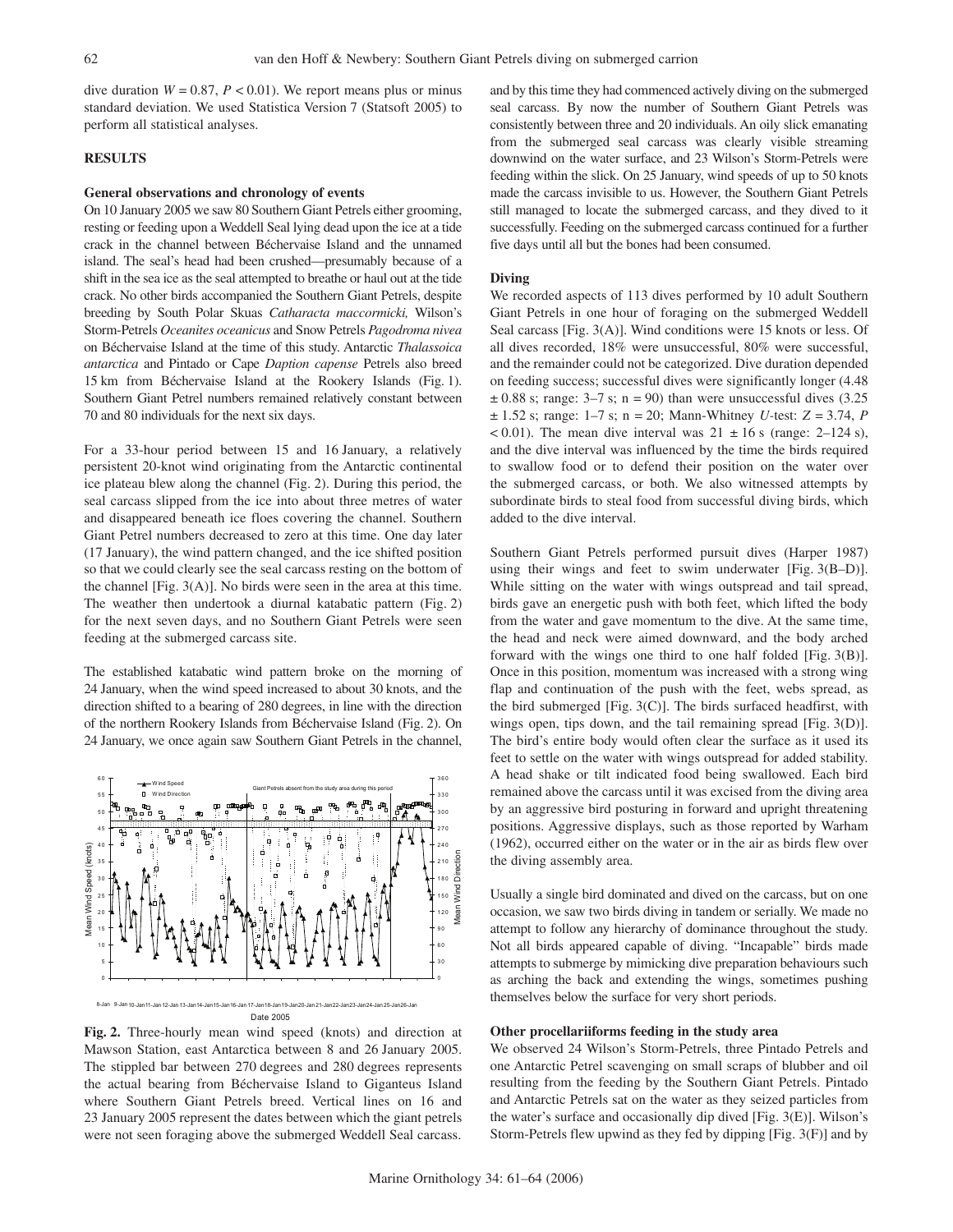pattering for small pieces of blubber or perhaps oil droplets found in the greasy slick emanating from the carcass site.

# **DISCUSSION**

We observed Southern Giant Petrels under natural conditions pursuit diving (Harper 1987) to submerged carrion. Southern Giant Petrels were capable of diving to *c.* three metres to strip flesh from a submerged Weddell Seal carcass, returning to the surface to swallow it. Diving birds used their wings and feet to propel themselves underwater for as long as seven seconds.

Giant petrels are not commonly thought of as obtaining their food through diving; they are most often observed feeding ashore on

carrion. At-sea, their foraging is characterized by surface seizing and scavenging behaviours (Johnstone 1977), although Northern Giant Petrels have been observed diving for food near a fishing boat (Harper 1987). Diving to about two metres in pursuit of inanimate, sinking food was also witnessed for the Northern Giant Petrel by Hemmings & Bailey (1985). Voisin & Shaughnessy (1980) reported Northern Giant Petrels diving and swimming underwater to avoid capture, and Southern Giant Petrels diving through nearshore waves. Both species were enticed experimentally to dive to a depth of about three metres to a submerged skinned fur seal carcass; Southern Giant Petrels dominated, by making more successful dives to a greater depth (Berruti & Kerley 1985). Our observations of Southern Giant Petrels pursuit diving to feed on a submerged seal carcass were made as this species foraged under natural, unsolicited



**Fig. 3.** (A–D) Attitudes of Southern Giant Petrels as they dive to the submerged Weddell Seal carcass; (E,F) Pintado Petrel (E) and Wilson's Storm Petrel (F) feeding on subsurface particles in the oil slick emanating from the submerged Weddell Seal carcass.